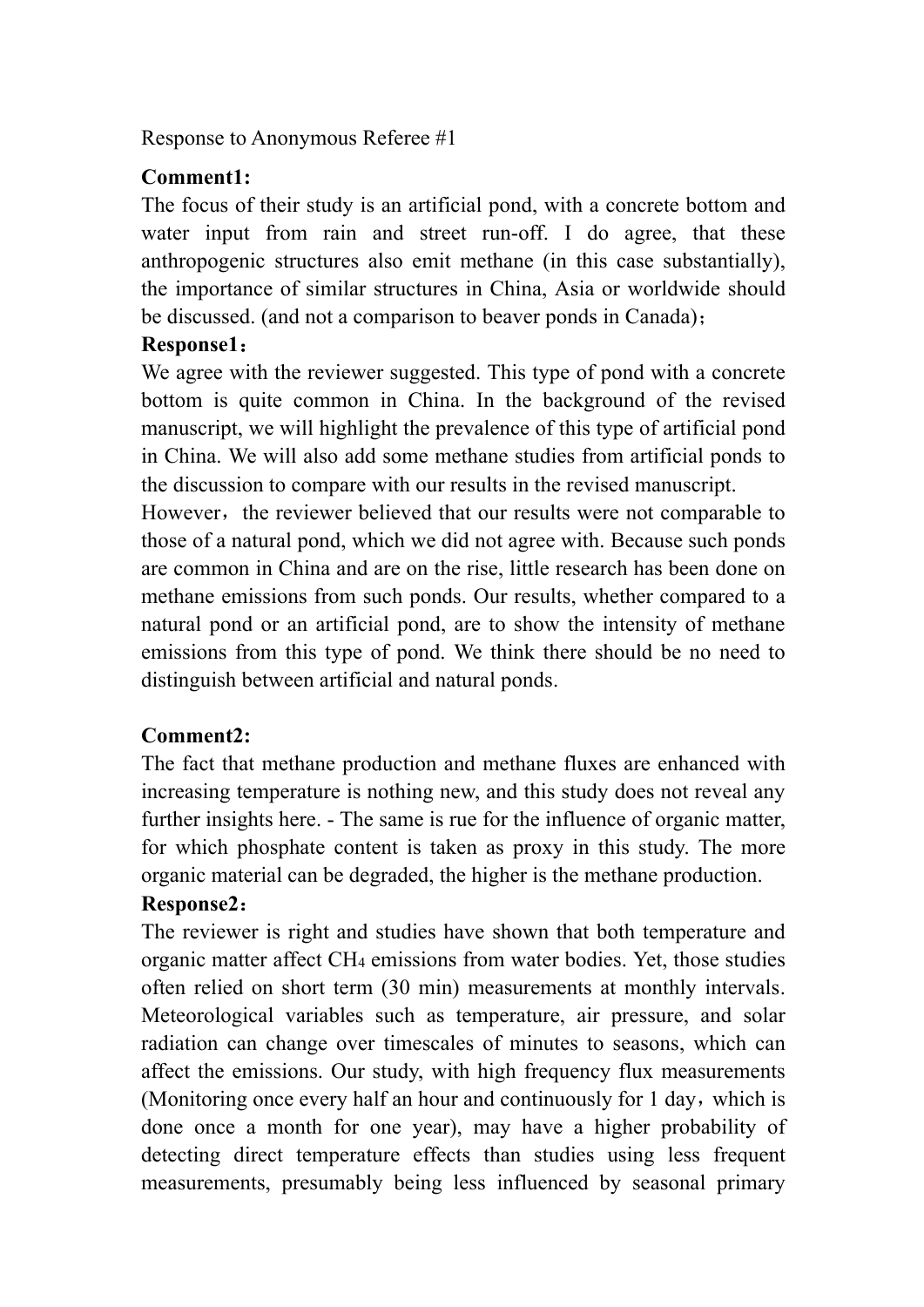productivity. In addition, our study not only analyzed the effects of temperature and eutrophication level on methane release, but also further explored the synergistic effects of temperature and eutrophication on methane release. The role of small ponds in the global carbon budget can be predicted to some extent under future climate change.

### **Comment3:**

Other aspects which from a ecologic point of view could have been more interesting have not been taken into account, such as the influence of precipitation or street run-off, absence of vegetation and fauna(?), or as it is a man-made construction which measure could be taken to reduce the methane emission?

### **Response3**:

The reviewer's Suggestions are very good. However, we did not consider rainfall and street runoff, and we chose sunny weather for in situ field monitoring every time. There are no large aquatic plants in the water we study, but there are microscopic algae and some aquatic animals in the water, and we don't really consider the influence of plants and animals. That's probably what we're going to focus on in the future. In addition, we did not consider analyzing what steps we could take to reduce methane emissions from artificial ponds. Instead, we would like to capture and utilize the methane released from ponds. Of course, this is only a vision of our future, but it hasn't been implemented as yet.

### **Comment4:**

L44 update?? **Response4**: We will replace it with IPCC 2019 in the revised draft.

## **Comment4:**

L71 CH<sub>4</sub> concentration of ponds ??

### **Response4**:

Here pond CH<sub>4</sub> is not only the concentration of CH<sub>4</sub>, but also the flux.

## **Comment5:**

L108 Please clarify: so each month you sampled on one day every hour??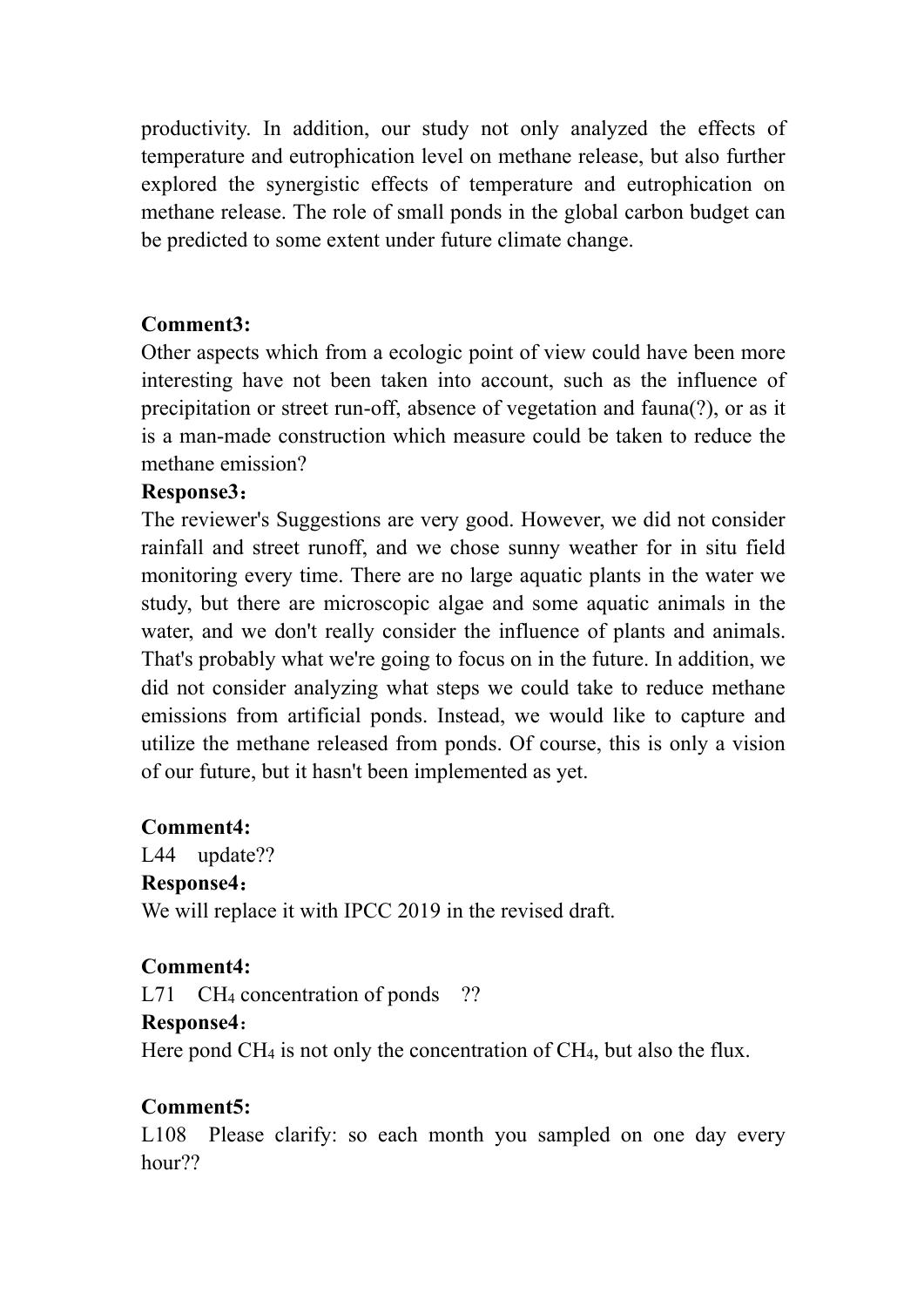L124 so you measured twice per hour?

## **Response5**:

Yes, indeed. We monitored once every half an hour and continuously for 1 day, which was done once a month for one year. We will redescribe it clearly in the revised draft.

# **Comment6:**

L109 Did the water depth vary over the season ??

## **Response6**:

Yes, it varied. The water level in summer was slightly higher than that in winter. The description of water level in the paper didn't take into account seasonal changes, which was inaccurate. Thanks to the reviewer for reminding. We will re-describe this part in the revised manuscript.

# **Comment7:**

L110 A figure of photo would be helpful (may be in the supplements) to get an impression of this pond.

## **Response7**:

Good suggestions. We will provide photos of the pond in the supplements of revised draft.

# **Comment8:**

L<sub>112</sub> one??.

**Response8:** Thanks. "One "is better than "a". And we will replace it in the revised draft.

# **Comment9:**

L167 Please clarify, how did you determine this delta? Tmax - Tmin ?? **Response9**:

Yes, it's the difference between the maximum and the minimum temperature throughout the day. We'll describe it clearly in the method of the revised draft.

# **Comment10:**

L209 this is a bit confusing, if I understand correctly, the maximum ebull. flux can be either in the early morning, the morning or the afternoon, thus anytime??

## **Response10**: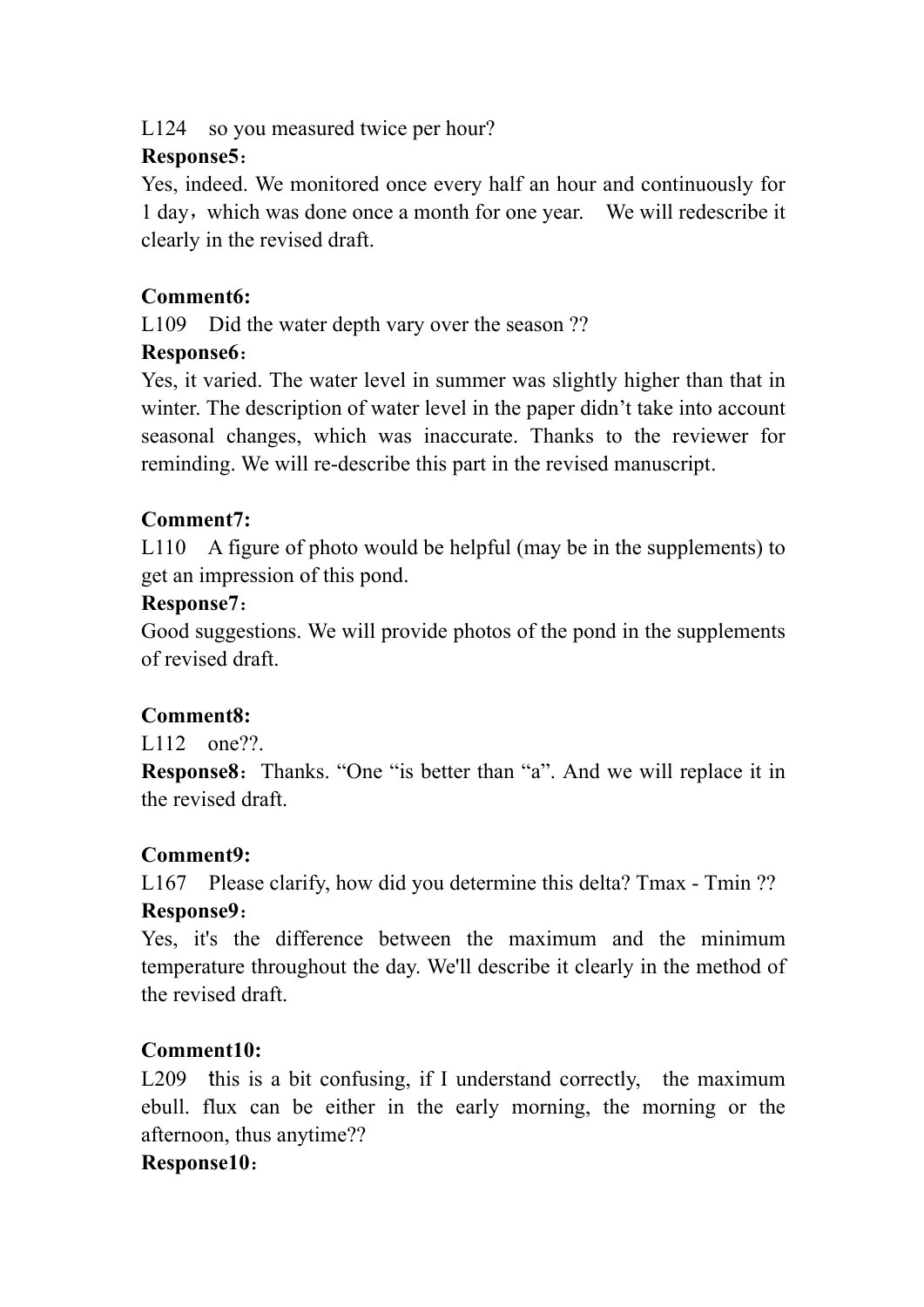When we looked at the pattern of daily bubble release, we found that not only was the bubble itself random, but the maximum daily bubble release was also random. We described it in this way to show the randomness of bubbling. That's the reason why we will try to find out the main factors affecting methane bubbling through various regression analyses in the next part of the article.

### **Comment11:**

L225 Which correlation analysis, please specify

### **Response10**:

We used Pearson correlation analysis. We'll specify it clearly in the revised draft.

## **Comment12:**

L298 But the point is how can you relate your anthropogenic pond to natural ones?? how widespread is such a type of pond in China or world wide?

### **Response12:**

There hasn't been much research on methane emissions from concrete ponds at the bottom. Some artificial ponds have been studied, but they have no concrete at the bottom. So we didn't make a distinction between artificial ponds and natural ponds. As described earlier, our study shows the intensity of methane release from this type of pond and the contribution of different release pathways to the total methane flux. We think we can make no distinction between artificial and natural ponds. However, it is true that some research on artificial ponds is missing in this part of our discussion, which we will supplement in the revised draft.

Besides, these concrete ponds at the bottom are very common in Chinese towns, especially in southern China, where there are two or three ponds per community.

## **Comment13:**

L342 I do not understand how air temperature should have any influence on CH4 fluxes ? Could it be a co-corelation between air temperature and water temperature??

### **Response13:**

It's known that air temperature and water temperature are interrelated and affect each other. Usually there are large diurnal variations in air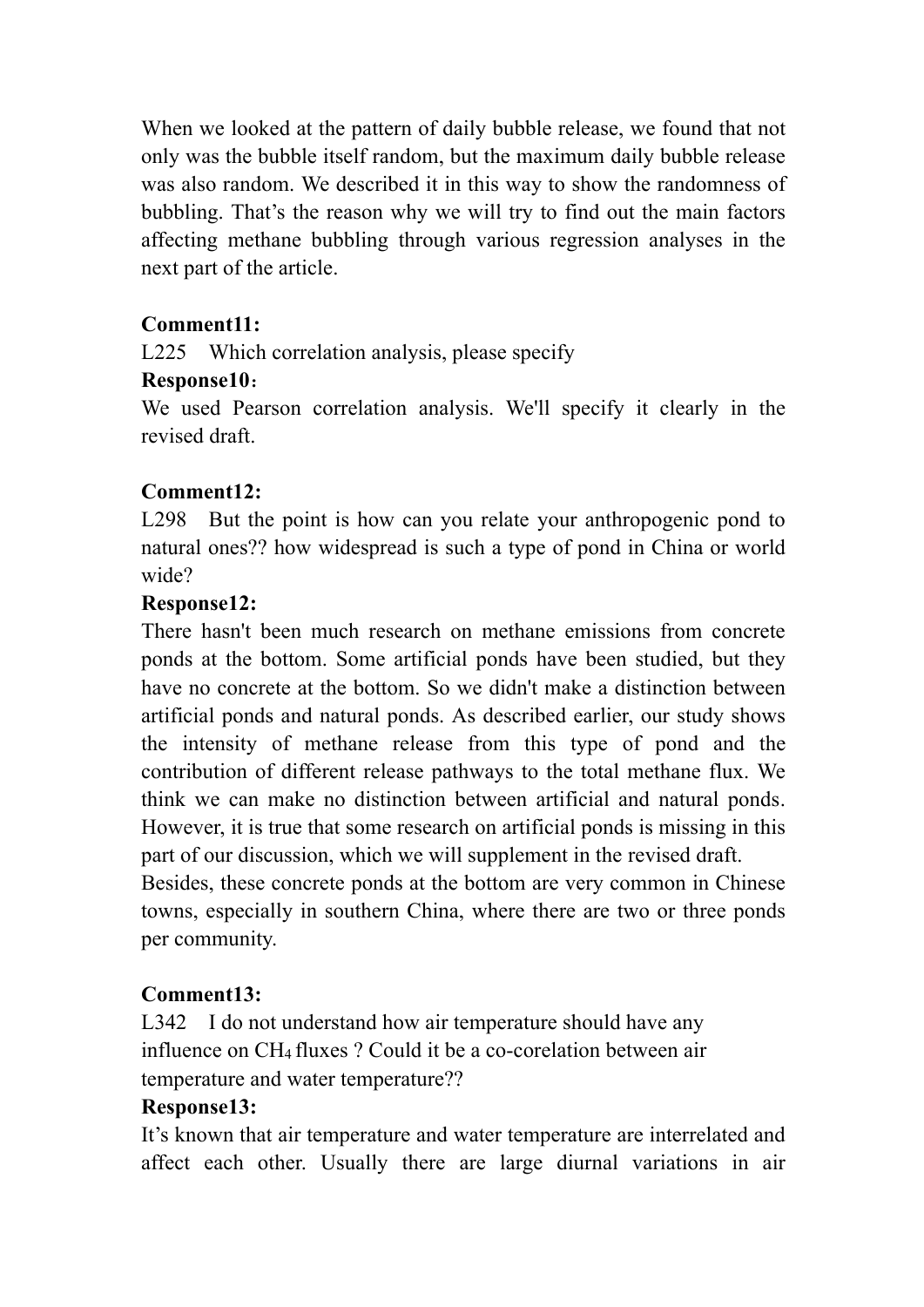temperature and small diurnal variations in water temperature. In the case of little change of water temperature, Δ*T* (the difference between water temperature and air temperature) is mainly affected by air temperature. Convective mixing caused by  $\Delta T$  has been found to coincide with pulses of CH4 emissions. This is the main reason why we collect data every half an hour throughout the day. Besides, in order to analyze what are the major factors in the environment, researchers would collect large amounts of data and analyze them statistically. That's what we did.

### **Comment14:**

L343 yes, this has been known for a while, so I do not see what is new in your findings??

### **Response14:**

As described earlier, our study, with high frequency flux measurements may have a higher probability of detecting direct temperature effects than studies using less frequent measurements, presumably being less influenced by seasonal primary productivity. In addition, our study not only analyzed the effect of temperature, but also analyzed the effect of daily temperature difference, daily water temperature difference and water temperature and temperature difference on methane emission.

## **Comment15:**

L371 to my knowledge the calculation of the methane flux and k600 only relates to the water temperature but not air temperature.

### **Response15:**

Yes, the calculation of the methane and k600 only relates to the water temperature not air temperature. However, the causes which influence k600 are very complicated. Many efforts have been doing on this issue to quantify how environmental factors affect k600. These factors include wind speed, current velocity, water temperature, air temperature and so on. For examples:

[1] Raymond, P.A., Cole, J.J., 2001. Gas exchange in rivers and estuaries: Choosing a gas transfer velocity. Estuaries, 24(2):312-317.

[2] Wanninkhof, R., Asher, W.E., Ho, D.T., et al., 2009. Advances in Quantifying Air-Sea Gas Exchange and Environmental Forcing. Annual Review of Marine Science, 1(1):213-244.